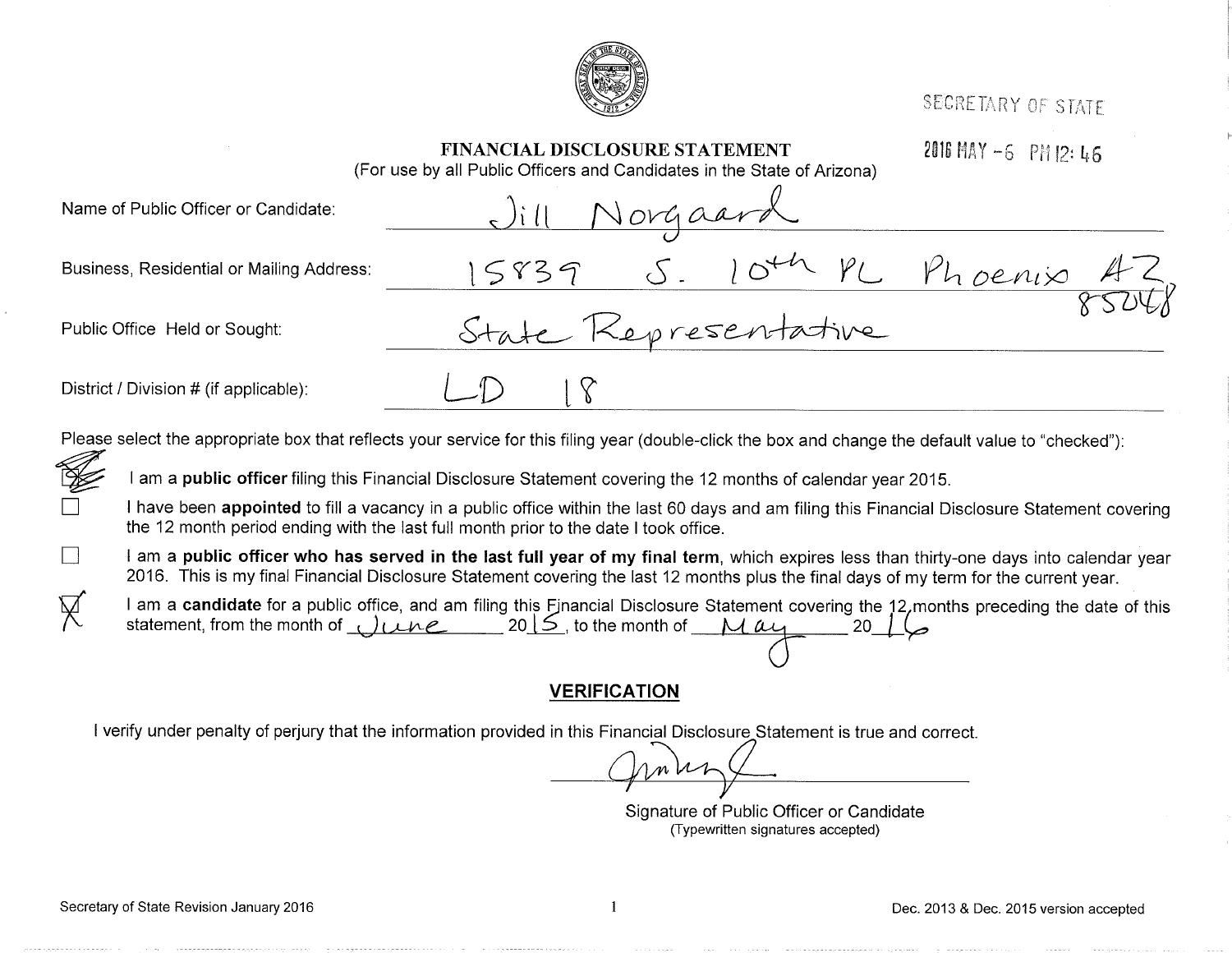## **A. PERSONAL FINANCIAL INTERESTS**

This section requires disclosure of you're and/or a member of your household's personal financial interests.<sup>1</sup>

## **1. Household Members' Names**

**What to disclose:** If they reside in your household, disclose your spouse's name and the names of any minor children of whom you have legal custody. If none, please write "N/A". For the remaining questions in this Financial Disclosure Statement, the term "member of your household" will be defined as the persons listed below.

| YOUR SPOUSE'S NAME | Clark B. Norgaard |
|--------------------|-------------------|
|                    |                   |
| CHILDREN'S NAMES   |                   |
|                    |                   |
|                    |                   |

## **2. Sources of Personal Compensation**

**What to disclose:** The name and address of each employer who paid you or any member of your household more than \$1,000 in salary, wages, commissions, tips or other forms of compensation (other than "gifts") during the period covered by this report. Describe the nature of each employer's business and the type of services for which you or a member of your household were compensated.

Also, list anything of value that any other person (outside your household) received for your or a member of your household's use or benefit. For example, if a person was paid by a third-party to be your personal housekeeper, identify that person, describe the nature of that person's services that benefited you, and provide information about the third-party who paid for the services on your behalf.

**You need not disclose:** Any money you or any member of your household received that constitutes gross income paid to a business that you or your household member owns or does business as. This will be disclosed in Section 11 below.

l

<sup>1</sup> If additional space is needed to report information on this Financial Disclosure Statement, select the appropriate reporting area and add additional rows to the form. For example, to report an additional child's name in Section 1, right-click in any row, click "Insert," click "Insert Rows Above." (The user should add rows "above" or "below" based on the resulting effect on formatting in the Financial Disclosure Statement).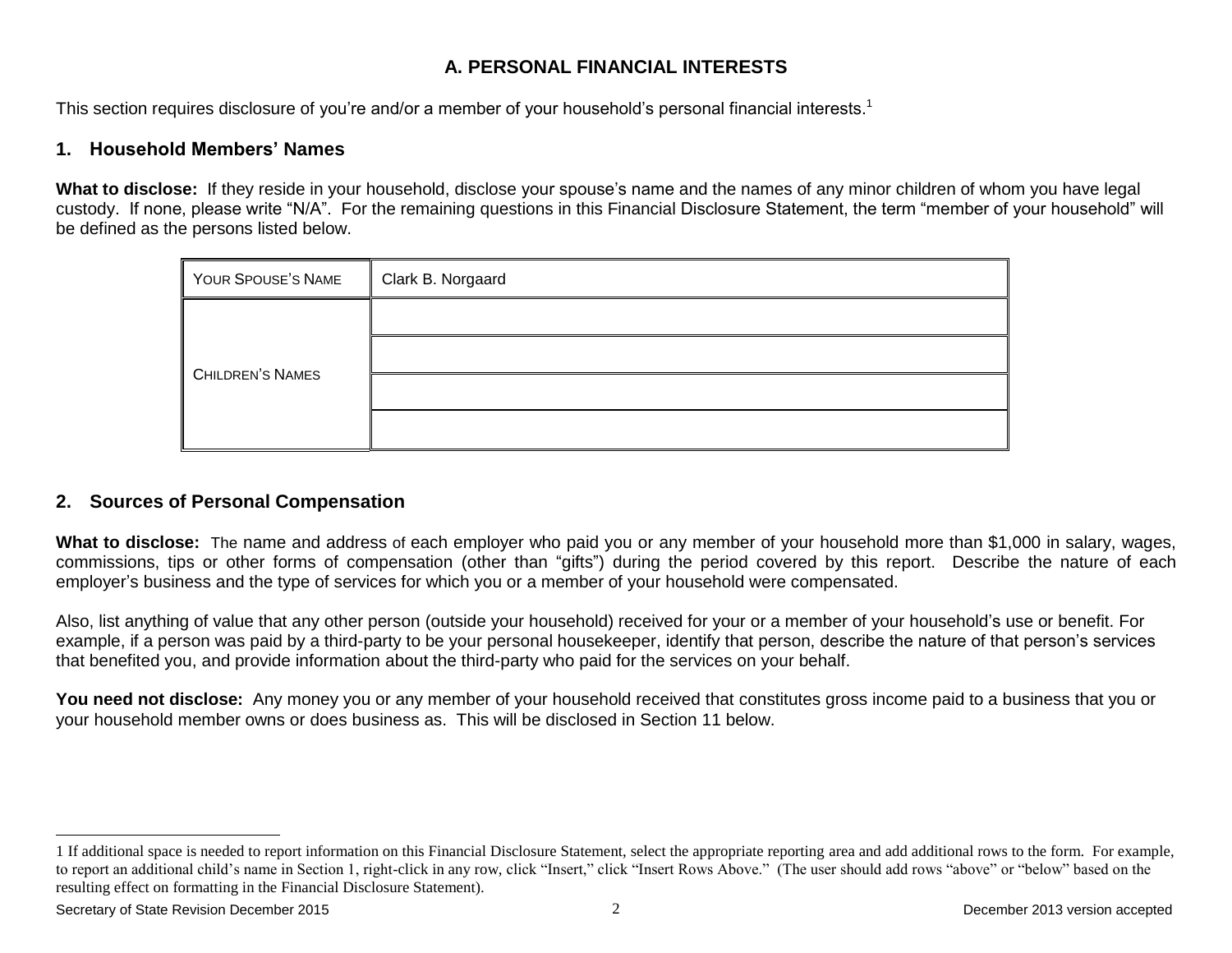| NAME OF PUBLIC OFFICER OR<br>HOUSEHOLD MEMBER BENEFITTED | NAME AND ADDRESS OF EMPLOYER WHO<br>PROVIDED COMPENSATION $> $1,000$      | NATURE OF EMPLOYER'S<br><b>BUSINESS</b> | NATURE OF SERVICES PROVIDED BY PUBLIC<br>OFFICER OR HOUSEHOLD MEMBER FOR EMPLOYER |
|----------------------------------------------------------|---------------------------------------------------------------------------|-----------------------------------------|-----------------------------------------------------------------------------------|
| Jill Norgaard                                            | <b>Manufacturer Support Associates</b><br>15839 S. 10 <sup>th</sup> Place | Consulting                              | Consulting                                                                        |
| Clark Norgaard                                           | Medtronic<br>2343 Medtronic Way<br>Tempe, AZ                              | Device Manufacturer                     | Engineering                                                                       |
|                                                          |                                                                           |                                         |                                                                                   |

Continued, if applicable:

| NAME OF PUBLIC OFFICER OR<br><b>MEMBER OF HOUSEHOLD</b><br><b>BENEFITTED</b> | NAME AND ADDRESS OF PERSON WHO<br>PROVIDED SERVICES VALUED OVER<br>\$1,000 FOR YOUR OR MEMBER OF YOUR<br><b>HOUSEHOLD'S USE OR BENEFIT</b> | NATURE OF SERVICES<br><b>PROVIDED BY PERSON FOR</b><br>YOUR OR MEMBER OF YOUR<br>HOUSEHOLD'S USE OR<br><b>BENEFIT</b> | NAME AND ADDRESS OF THIRD PARTY WHO PAID<br>FOR PERSON'S SERVICES ON YOUR BEHALF |
|------------------------------------------------------------------------------|--------------------------------------------------------------------------------------------------------------------------------------------|-----------------------------------------------------------------------------------------------------------------------|----------------------------------------------------------------------------------|
|                                                                              |                                                                                                                                            |                                                                                                                       |                                                                                  |
|                                                                              |                                                                                                                                            |                                                                                                                       |                                                                                  |
|                                                                              |                                                                                                                                            |                                                                                                                       |                                                                                  |

#### **3. Professional, Occupational and Business Licenses**

**What to disclose:** List all professional, occupational or business licenses held by you or any member of your household at any time during the period covered by this Financial Disclosure Statement.

This includes licenses in which you or a member of your household had an "interest," which includes (but is not limited to) any business license held by a "controlled" or "dependent" business as defined in Section 11 below.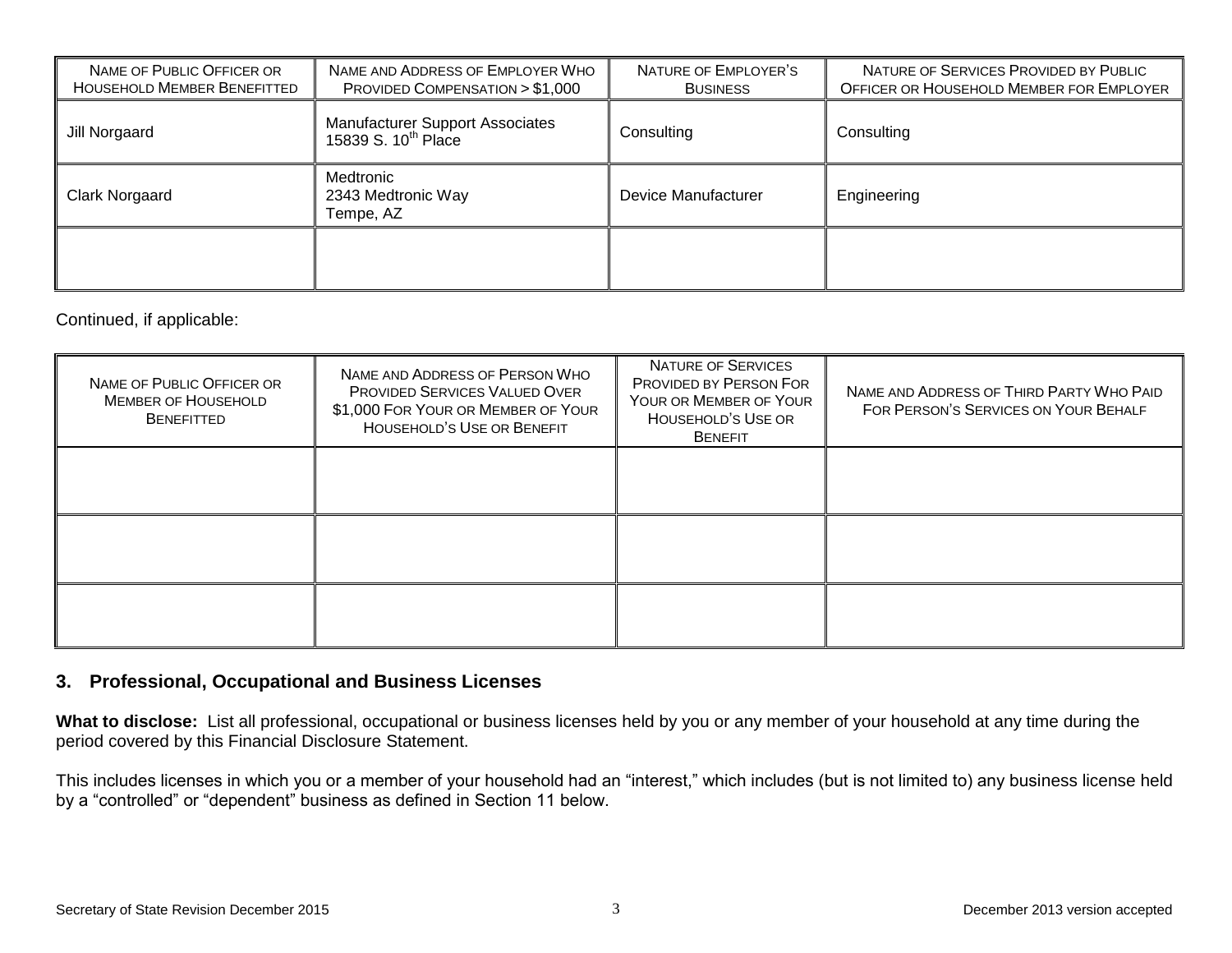| NAME OF PUBLIC OFFICER<br>OR HOUSEHOLD MEMBER<br><b>TYPE OF LICENSE</b><br>AFFECTED |               | PERSON OR ENTITY HOLDING THE<br><b>LICENSE</b> | JURISDICTION OR ENTITY THAT ISSUED<br>LICENSE |
|-------------------------------------------------------------------------------------|---------------|------------------------------------------------|-----------------------------------------------|
| Realtor<br>Jill Norgaard                                                            |               | Jill Norgaard                                  | AZ                                            |
| <b>Clark Norgaard</b>                                                               | Prof Engineer | <b>Clark Norgaard</b>                          | ΜN                                            |
|                                                                                     |               |                                                |                                               |

#### **4. Personal Creditors**

**What to disclose:** The name and address of each creditor to whom you or a member of your household owed a qualifying personal debt over \$1,000 during any point during the period covered by this Financial Disclosure Statement.

Additionally, if the qualifying personal debt was either incurred for the first time or completely discharged (paid in full) during this period, list the date and check whether it was incurred or discharged (double-click the box and change the default value to "checked"). Otherwise, write "N/A" (for "not applicable") after the word "Date:" in the last column below.

#### **You need not disclose the following, which do not qualify as "personal debt":**

- Debts resulting from the ordinary conduct of a business (these will be disclosed elsewhere in this Statement, in Section C below);
- Debts on any personal residence or recreational property;
- Debts on motor vehicles used primarily for personal purposes (not commercial purposes);
- Debts secured by cash values on life insurance;
- Debts owed to relatives;
- Personal credit card transactions or the value of any retail installment contracts you or your household member entered into.

| NAME OF PUBLIC OFFICER OR MEMBER OF<br>HOUSEHOLD OWING THE DEBT | NAME AND ADDRESS OF CREDITOR (OR PERSON<br>TO WHOM PAYMENTS ARE MADE) | IF THE DEBT WAS FIRST INCURRED OR COMPLETELY<br><b>DISCHARGED DURING THIS REPORTING PERIOD, PROVIDE THE</b><br>DATE (MM/DD/YYYY) AND CHECK THE APPROPRIATE BOX |
|-----------------------------------------------------------------|-----------------------------------------------------------------------|----------------------------------------------------------------------------------------------------------------------------------------------------------------|
| <b>NA</b>                                                       |                                                                       | Date:                                                                                                                                                          |
|                                                                 |                                                                       | $\Box$ Incurred $\Box$ Discharged                                                                                                                              |
|                                                                 |                                                                       | Date:                                                                                                                                                          |
|                                                                 |                                                                       | Incurred   Discharged                                                                                                                                          |
|                                                                 |                                                                       | Date:                                                                                                                                                          |
|                                                                 |                                                                       | Incurred   Discharged                                                                                                                                          |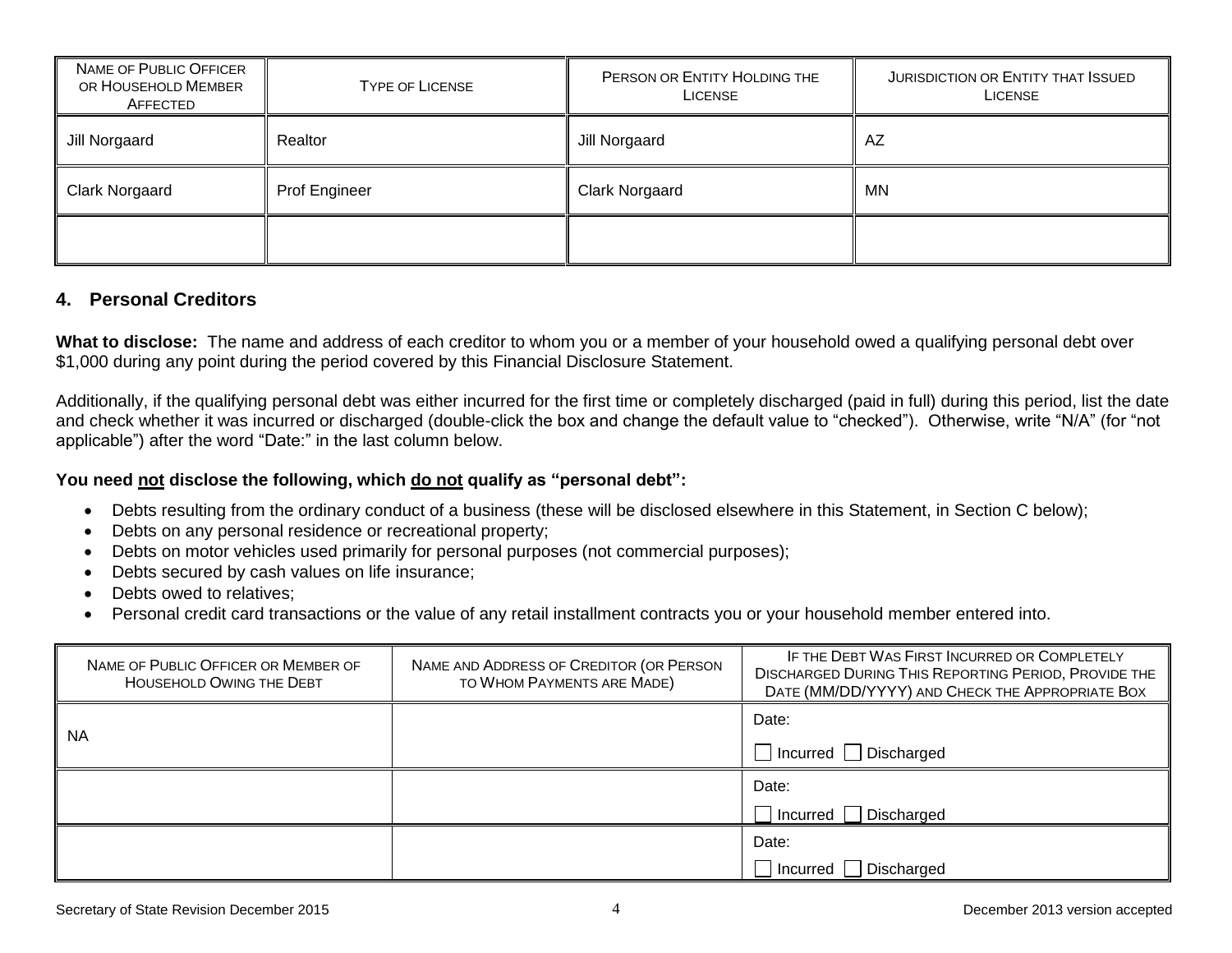## **5. Personal Debtors**

**What to disclose:** The name of each debtor who owed you or a member of your household a debt over \$1,000 at any time during the period covered by this Financial Disclosure Statement, along with the approximate value of the debt by financial category (double-click the applicable box and change the default value to "checked").

Additionally, if the debt was either incurred for the first time or completely discharged (paid in full) during this period, list the date and check whether it was incurred or discharged (double-click the appropriate box and change the default value to "checked"). Otherwise, write "N/A" (for "not applicable") after the word "Date:" in the last column below.

| NAME OF PUBLIC OFFICER OR<br><b>MEMBER OF HOUSEHOLD</b><br><b>OWED THE DEBT</b> | NAME OF DEBTOR | <b>APPROXIMATE VALUE OF</b><br><b>DEBT</b>                                                            | IF THE DEBT WAS FIRST INCURRED OR COMPLETELY DISCHARGED<br>DURING THIS REPORTING PERIOD, PROVIDE THE DATE<br>(MM/DD/YYYY) AND CHECK THE APPROPRIATE BOX |
|---------------------------------------------------------------------------------|----------------|-------------------------------------------------------------------------------------------------------|---------------------------------------------------------------------------------------------------------------------------------------------------------|
| <b>NA</b>                                                                       |                | $\Box$ \$1,000 - \$25,000<br>\$25,001 - \$100,000<br>$\blacksquare$<br>$$100,001 +$<br>$\blacksquare$ | Date:<br>$\Box$ Incurred $\Box$ Discharged                                                                                                              |
|                                                                                 |                | $$1,000 - $25,000$<br>$\mathbf{1}$<br>\$25,001 - \$100,000<br>$$100,001 +$                            | Date:<br>$\Box$ Incurred $\Box$ Discharged                                                                                                              |
|                                                                                 |                | \$1,000 - \$25,000<br>\$25,001 - \$100,000<br>$$100,001 +$                                            | Date:<br>$\Box$ Incurred $\Box$ Discharged                                                                                                              |

## **6. Gifts**

**What to disclose:** The name of the donor who gave you or a member of your household a single gift or an accumulation of gifts during the preceding calendar year with a cumulative value over \$500, subject to the exceptions listed in the below "You need not disclose" paragraph. A "gift" means a gratuity (tip), special discount, favor, hospitality, service, economic opportunity, loan or other benefit received without adequate consideration and not provided to members of the public at large (in other words, a personal benefit you or your household member received without providing an equivalent benefit in return).

Please note: the concept of a "gift" for purposes of this Financial Disclosure Statement is separate and distinct from the gift restrictions outlined in Arizona's lobbying statutes. Thus, disclosure in a lobbying report does not relieve you or a member of your household's duty to disclose gifts in this Financial Disclosure Statement.

#### **You need not disclose the following, which do not qualify as "gifts":**

- Gifts received by will;
- Gift received by intestate succession (in other words, gifts distributed to you or a household member according to Arizona's intestate succession laws, not by will);
- Gift distributed from an *inter vivos* (living) or testamentary (by will) trust established by a spouse or family member;

Secretary of State Revision December 2015 **Systems** 2013 version accepted by the Secretary of State Revision accepted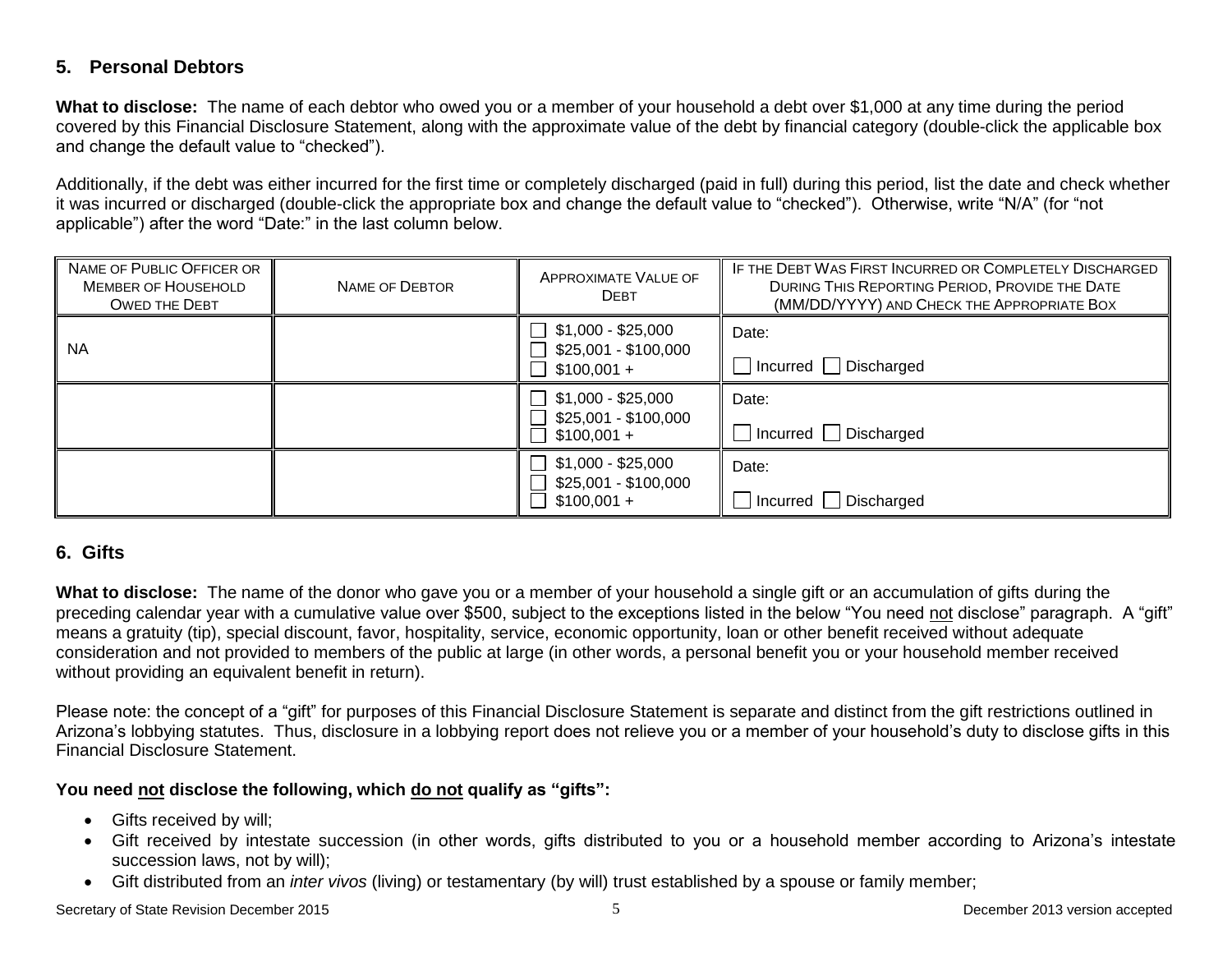- Gifts received from any other member of the household;
- Gifts received by parents, grandparents, siblings, children and grandchildren; or
- Political campaign contributions reported on campaign finance reports.

| NAME OF PUBLIC OFFICER OR MEMBER OF HOUSEHOLD WHO<br>RECEIVED GIFT(S) OVER \$500 | <b>NAME OF GIFT DONOR</b>                                    |
|----------------------------------------------------------------------------------|--------------------------------------------------------------|
| Jill Norgaard                                                                    | ALEC                                                         |
| Jill Norgaard                                                                    | Foundation for Exc in Education, Conference Scholarship      |
| Jill Norgaard                                                                    | Inst for Research on Pres ELctions Conference<br>Scholarship |
|                                                                                  |                                                              |
|                                                                                  |                                                              |
|                                                                                  |                                                              |
|                                                                                  |                                                              |

## **7. Office, Position or Fiduciary Relationship in Businesses, Nonprofit Organizations or Trusts**

**What to disclose**: The name and address of each business, organization, trust or nonprofit organization or association in which you or any member of your household held any office, position, or fiduciary relationship during the period covered by this Financial Disclosure Statement, including a description of the office, position or relationship.

| PUBLIC OFFICER OR MEMBER OF HOUSEHOLD<br>HAVING THE REPORTABLE RELATIONSHIP | NAME AND ADDRESS OF BUSINESS,<br>ORGANIZATION, TRUST, OR NONPROFIT<br><b>ORGANIZATION OR ASSOCIATION</b> | <b>DESCRIPTION OF OFFICE, POSITION OR FIDUCIARY</b><br>RELATIONSHIP HELD BY THE PUBLIC OFFICER OR MEMBER OF<br>HOUSEHOLD |
|-----------------------------------------------------------------------------|----------------------------------------------------------------------------------------------------------|--------------------------------------------------------------------------------------------------------------------------|
| Jill Norgaard                                                               | <b>Manufacturer Support Associates</b><br>15839 S 10 <sup>th</sup> Place Phoenix 85048                   | Owner                                                                                                                    |
|                                                                             |                                                                                                          |                                                                                                                          |
|                                                                             |                                                                                                          |                                                                                                                          |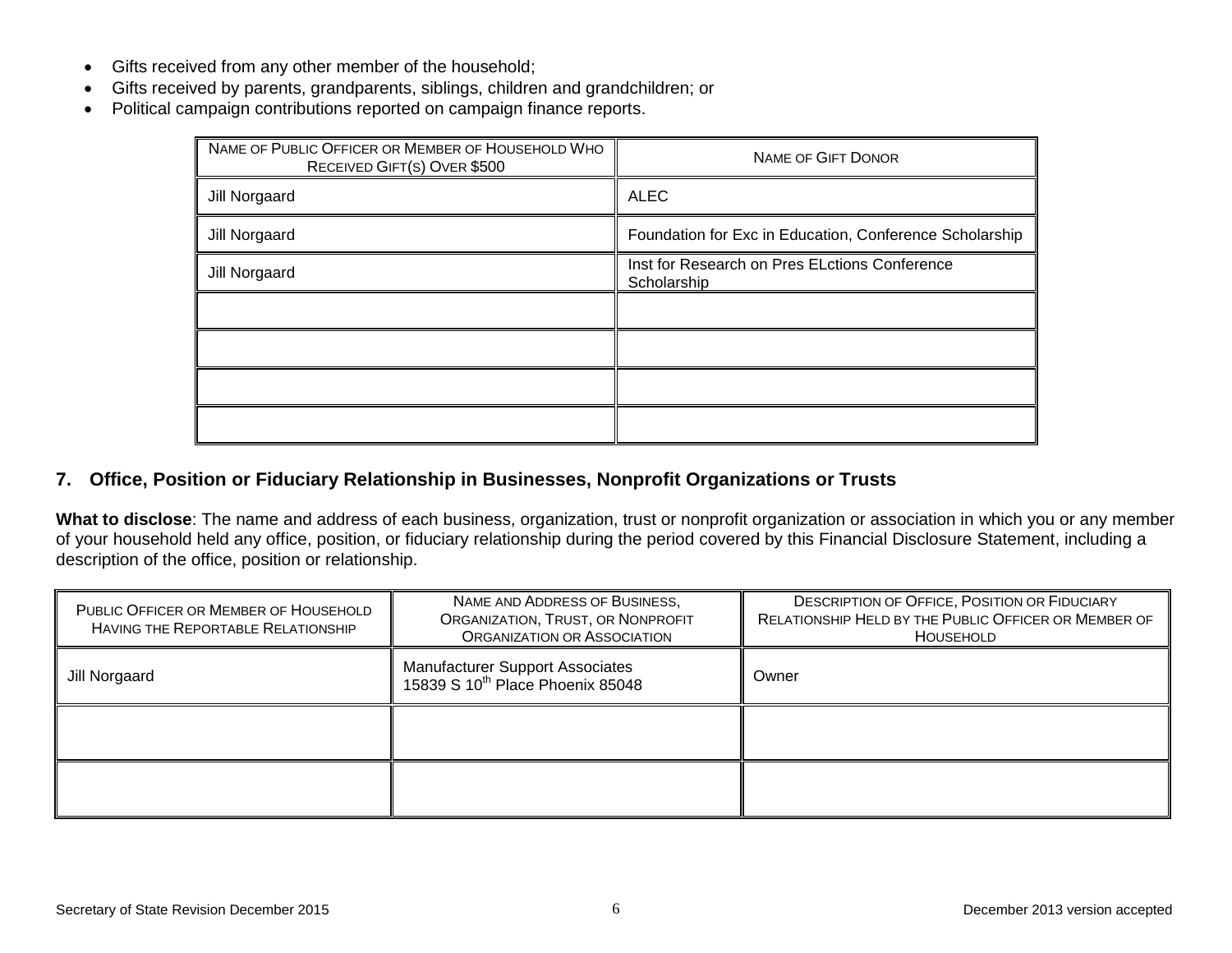#### **8. Ownership or Financial Interests in Businesses, Trusts or Investment Funds**

**What to disclose**: The name and address of each business, trust, or investment fund in which you or any member of your household had an ownership or beneficial interest of over \$1,000 during the period covered by this Financial Disclosure Statement. This includes stocks, annuities, mutual funds, or retirement funds. It also includes any financial interest in a limited liability company, partnership, joint venture, or sole proprietorship. Also put a check mark to indicate the value of the debt (double-click the applicable box and change the default value to "checked").

| NAME OF PUBLIC OFFICER OR MEMBER OF<br><b>HOUSEHOLD HAVING THE INTEREST</b> | NAME AND ADDRESS OF BUSINESS, TRUST<br>OR INVESTMENT FUND | <b>DESCRIPTION OF THE BUSINESS, TRUST</b><br>OR INVESTMENT FUND | <b>APPROXIMATE EQUITY</b><br>VALUE OF THE INTEREST               |
|-----------------------------------------------------------------------------|-----------------------------------------------------------|-----------------------------------------------------------------|------------------------------------------------------------------|
| Clark and Jill Norgaard                                                     | Medtronic-Vanguard<br>2343 Medtronic Way, Tempe           | <b>Stock</b>                                                    | $$1,000 - $25,000$<br>\$25,001 - \$100,000<br>$x$ \$100,001 +    |
| Clark and Jill Norgaard                                                     | Jackson Trus, 1 Corp Way, Lansing, MI                     | <b>IRA-Trust</b>                                                | $$1,000 - $25,000$<br>\$25,001 - \$100,000<br>$$100,001 +$<br>xl |
| Clark Norgaard                                                              | Alerus                                                    | <b>Stock</b>                                                    | $$1,000 - $25,000$<br>\$25,001 - \$100,000<br>xl<br>$$100,001 +$ |

## **9. Ownership of Bonds**

**What to disclose**: Bonds issued by a state or local government agency worth more than \$1,000 that you or a member of your household held during the period covered by this Financial Disclosure Statement. Also put a check mark to indicate the value of the bonds (double-click the applicable box and change the default value to "checked").

Additionally, if the bonds were either acquired for the first time or completely divested (sold in full) during this period, list the date and check whether the bonds were acquired or divested (double-click the appropriate box and change the default value to "checked"). Otherwise, write "N/A" (for "not applicable") after the word "Date:" in the last column below.

| NAME OF PUBLIC OFFICER OR<br><b>MEMBER OF HOUSEHOLD</b><br><b>ISSUED BONDS</b> | <b>ISSUING STATE OR LOCAL</b><br><b>GOVERNMENT AGENCY</b> | <b>APPROXIMATE VALUE OF</b><br><b>BONDS</b>                                     | IF THE BONDS WERE FIRST ACQUIRED OR COMPLETELY<br><b>DISCHARGED DURING THIS REPORTING PERIOD, PROVIDE THE</b><br>DATE (MM/DD/YYYY) AND CHECK THE APPROPRIATE BOX |
|--------------------------------------------------------------------------------|-----------------------------------------------------------|---------------------------------------------------------------------------------|------------------------------------------------------------------------------------------------------------------------------------------------------------------|
| <b>NA</b>                                                                      |                                                           | \$1,000 - \$25,000<br>$\perp$<br>\$25,001 - \$100,000<br>$$100,001 +$<br>$\Box$ | Date:<br>Acquired Divested                                                                                                                                       |
|                                                                                |                                                           | $$1,000 - $25,000$<br>$\perp$<br>\$25,001 - \$100,000<br>$$100,001 +$           | Date:<br>Acquired Divested                                                                                                                                       |
|                                                                                |                                                           | $\perp$<br>\$1,000 - \$25,000<br>\$25,001 - \$100,000<br>$\Box$ \$100,001 +     | Date:<br>Divested<br>Acquired                                                                                                                                    |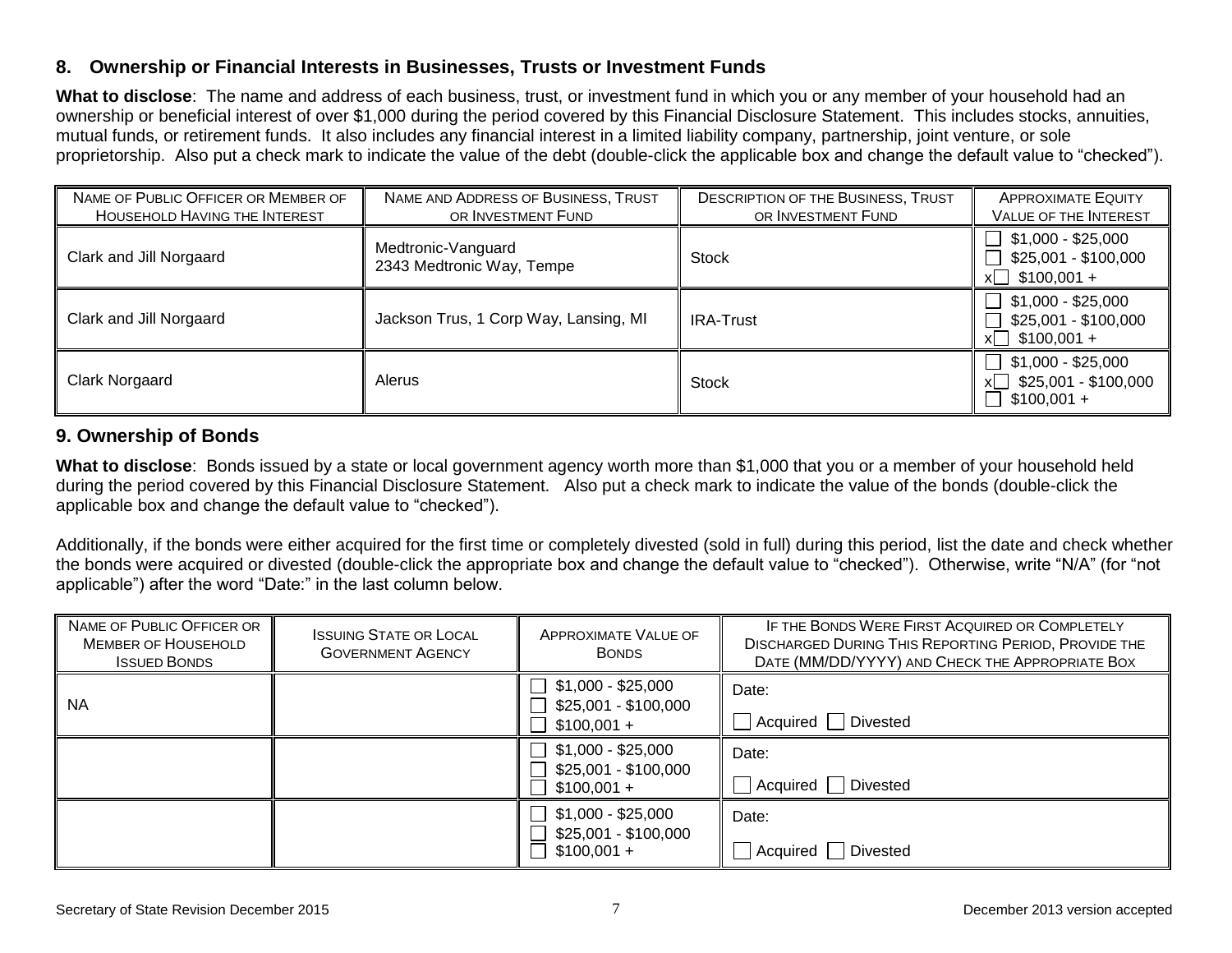## **10. Real Property Ownership**

**What to disclose:** Arizona real property (land) and improvements which was owned by you or a member of your household during the period covered by this Financial Disclosure Statement, other than your primary residence or property you use for personal recreation. Also describe the property's location (city and state) and approximate size (acreage or square footage), and put a check mark to indicate the approximate value of the land (double-click the applicable box and change the default value to "checked").

Additionally, if the land was either acquired for the first time or completely divested (sold in full) during this period, list the date and check whether the land was acquired or divested (double-click the appropriate box and change the default value to "checked"). Otherwise, write "N/A" (for "not applicable") after the word "Date:" in the last column below.

**You need not disclose:** Your primary residence or property you use for personal recreation.

| NAME OF PUBLIC OFFICER OR<br><b>MEMBER OF HOUSEHOLD</b><br><b>THAT OWNS LAND</b> | <b>LOCATION AND APPROXIMATE</b><br><b>SIZE</b> | <b>APPROXIMATE VALUE OF</b><br>LAND                                    | IF THE LAND WAS FIRST ACQUIRED OR COMPLETELY<br><b>DISCHARGED DURING THIS REPORTING PERIOD, PROVIDE THE</b><br>DATE (MM/DD/YYYY) AND CHECK THE APPROPRIATE BOX |
|----------------------------------------------------------------------------------|------------------------------------------------|------------------------------------------------------------------------|----------------------------------------------------------------------------------------------------------------------------------------------------------------|
| Jill Norgaard                                                                    | 1.3 acres, Happy Jack                          | $x \square$ \$1,000 - \$25,000<br>\$25,001 - \$100,000<br>$$100,001 +$ | Date:<br>Acquired   Divested                                                                                                                                   |
|                                                                                  |                                                | \$1,000 - \$25,000<br>\$25,001 - \$100,000<br>$$100,001 +$             | Date:<br>Acquired Divested                                                                                                                                     |
|                                                                                  |                                                | $$1,000 - $25,000$<br>\$25,001 - \$100,000<br>$$100,001 +$             | Date:<br>Acquired   Divested                                                                                                                                   |

## **B. BUSINESS FINANCIAL INTERESTS**

This section requires disclosure of any financial interests of a business owned by you or a member of your household.

## **11. Business Names**

**What to disclose**: The name of any business under which you or any member of your household owns or did business under (in other words, were self-employed) during the period covered by this Financial Disclosure Statement, which include corporations, limited liability companies, partnerships, sole proprietorships and any other business conducted under a trade name.

Also disclose if the named business is controlled or dependent. A business is "controlled" if you or any member of your household (individually or combined) had an ownership interest that amounts to 50% or more. A business is classified as "dependent," on the other hand, if: (1) you or any household member (individually or combined) had an ownership interest that amounts to 10% or more; *and* (2) the business received at least \$10,000 from a single source during the period covered by this Financial Disclosure Statement, which amounted to at least 50% of the business' gross income for the period.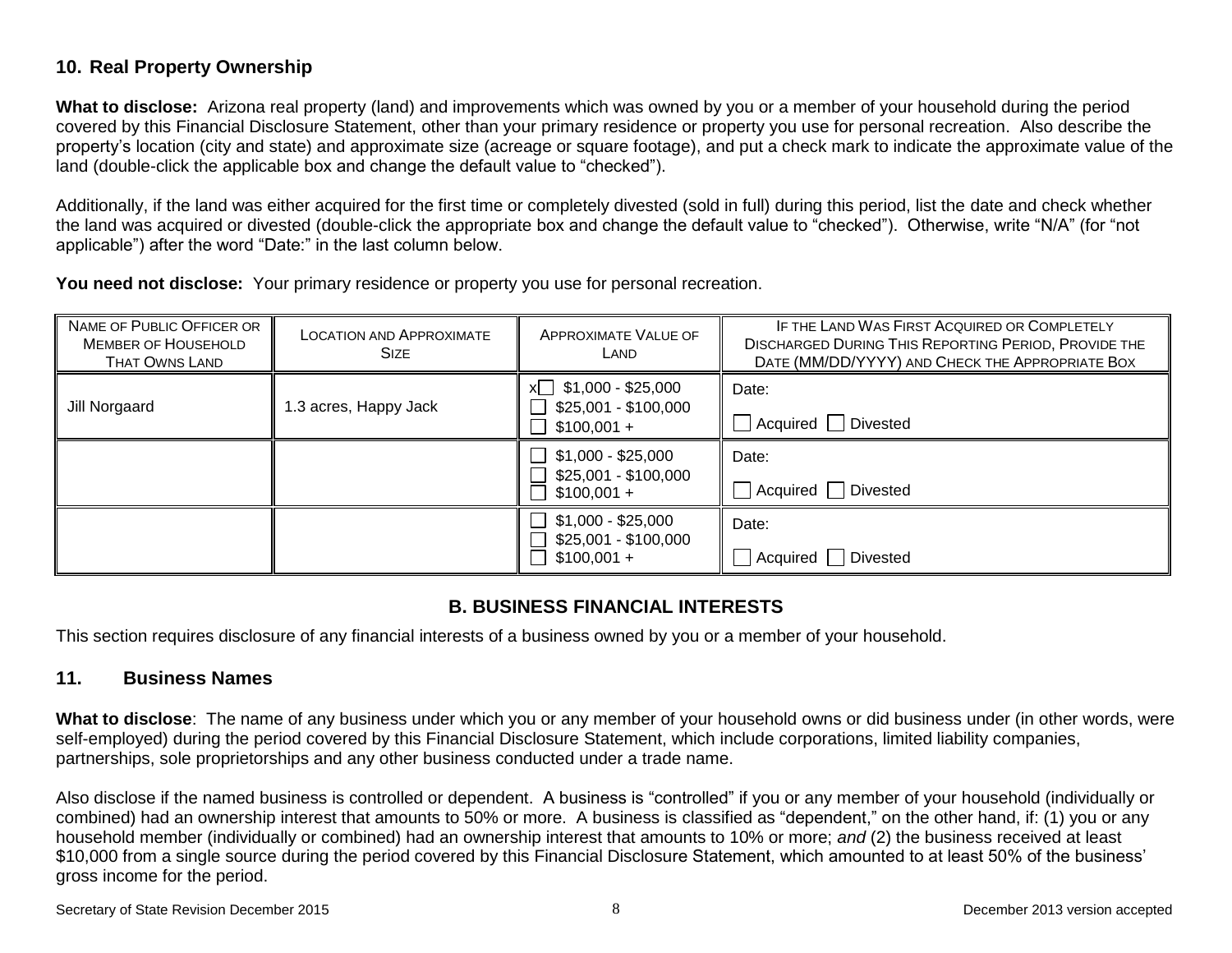If the business was either controlled or dependent, check whether it was controlled or dependent (double-click the appropriate box and change the default value to "checked") in the last column below. If the business was both controlled *and* dependent during the period covered by this Financial Disclosure Statement, check *both* boxes. Otherwise, leave the boxes in the last column below blank.

| NAME OF PUBLIC OFFICER OR MEMBER OF<br><b>HOUSEHOLD OWNING THE BUSINESS</b> | NAME AND ADDRESS OF BUSINESS                                                     | CHECK THE APPROPRIATE BOX IF THE BUSINESS IS "CONTROLLED"<br>BY OR "DEPENDENT" ON YOU OR A MEMBER OF YOUR HOUSEHOLD |  |
|-----------------------------------------------------------------------------|----------------------------------------------------------------------------------|---------------------------------------------------------------------------------------------------------------------|--|
| Jill Norgaard                                                               | Manufacturer Support Associates 15839 S<br>10 <sup>th</sup> Place, Phoenix 85048 | $x$ Controlled $x$ Dependent                                                                                        |  |
|                                                                             |                                                                                  | Controlled Dependent                                                                                                |  |
|                                                                             |                                                                                  | Controlled Dependent                                                                                                |  |

**Please note**: If a business listed in the foregoing Section 11 was neither "controlled" nor "dependent" during the period covered by this Financial Disclosure Statement, you need not complete the remainder of this Financial Disclosure Statement with respect to that business. If none of the businesses listed in Section 11 were "controlled" or "dependent," you need not complete the remained of this Financial Disclosure Statement.

## **12. Controlled Business Information**

**What to disclose**: The name of each controlled business listed in Section 11 above, and the goods or services provided by the business.

If a single client or customer (person or business) accounts for more than \$10,000 *and* 25% of the business' gross income during the period covered by this Financial Disclosure Statement (a "major client"), describe what the business provided to the major client in the third column. Also, describe the major client's type of business activities in the final column (but if the major client is an individual, write "N/A" for "not applicable" in the final column).

If the business does not have a major client, write "N/A" for "not applicable" in the last two columns.

You need not disclose: The name of any major client, or the activities of any major client that is a person.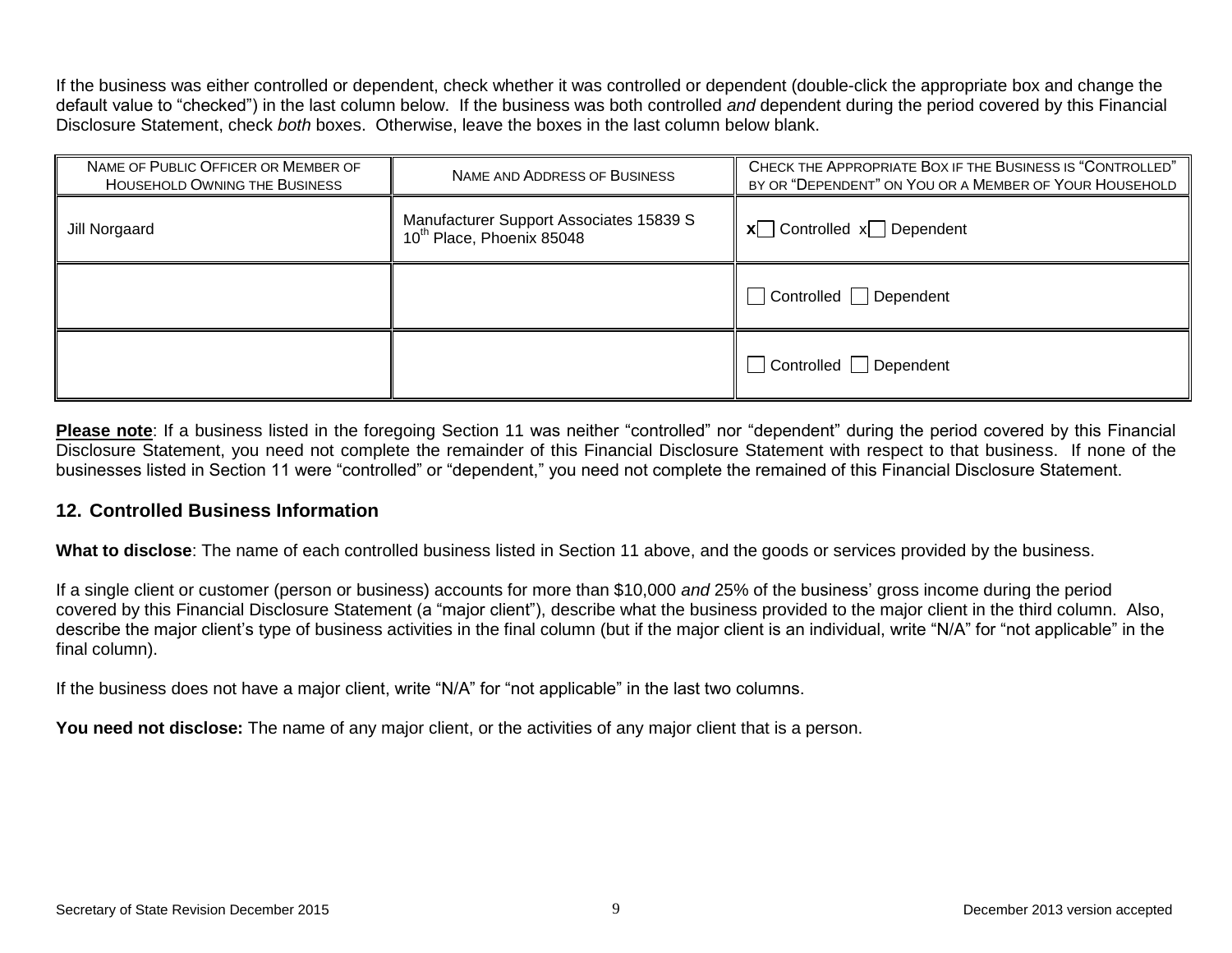| NAME OF YOUR OF YOUR HOUSEHOLD<br><b>MEMBER'S CONTROLLED BUSINESS</b> | <b>GOODS OR SERVICES PROVIDED BY</b><br>THE CONTROLLED BUSINESS | <b>DESCRIBE WHAT YOUR BUSINESS</b><br>PROVIDES TO ITS MAJOR CUSTOMER | TYPE OF BUSINESS ACTIVITIES OF THE<br><b>MAJOR CUSTOMER</b> |
|-----------------------------------------------------------------------|-----------------------------------------------------------------|----------------------------------------------------------------------|-------------------------------------------------------------|
| <b>Manufacturer Support Associates</b>                                | <b>Consulting Services</b>                                      | <b>Consulting/Engr Services</b>                                      | Aerospace                                                   |
|                                                                       |                                                                 |                                                                      |                                                             |
|                                                                       |                                                                 |                                                                      |                                                             |
|                                                                       |                                                                 |                                                                      |                                                             |

#### **13. Dependent Business Information**

**What to disclose**: The name of each dependent business listed in Section 11 above, and the goods or services provided by the business.

If a single client or customer (person or business) accounts for more than \$10,000 *and* 25% of the business' gross income during the period covered by this Financial Disclosure Statement (a "major client"), describe what the business provided to the major client in the third column. Also, describe the major client's type of business activities in the final column (but if the major client is an individual, write "N/A" for "not applicable" in the final column).

If the business does not have a major client, write "N/A" for "not applicable" in the last two columns. Likewise, if the dependent business is also a controlled business, disclose the business only in Section 12 above and leave this section blank.

**You need not disclose:** The name of any major client, or the activities of any major client that is a person.

| NAME OF YOUR OF YOUR HOUSEHOLD<br><b>MEMBER'S DEPENDENT BUSINESS</b> | <b>GOODS OR SERVICES PROVIDED BY</b><br>THE DEPENDENT BUSINESS | <b>DESCRIBE WHAT YOUR BUSINESS</b><br>PROVIDES TO ITS MAJOR CUSTOMER | TYPE OF BUSINESS ACTIVITIES OF THE<br><b>MAJOR CUSTOMER</b> |
|----------------------------------------------------------------------|----------------------------------------------------------------|----------------------------------------------------------------------|-------------------------------------------------------------|
| <b>Manufacturer Support Associates</b>                               | <b>Consulting Services</b>                                     | <b>Consulting/Engr Services</b>                                      | Aerospace                                                   |
|                                                                      |                                                                |                                                                      |                                                             |
|                                                                      |                                                                |                                                                      |                                                             |
|                                                                      |                                                                |                                                                      |                                                             |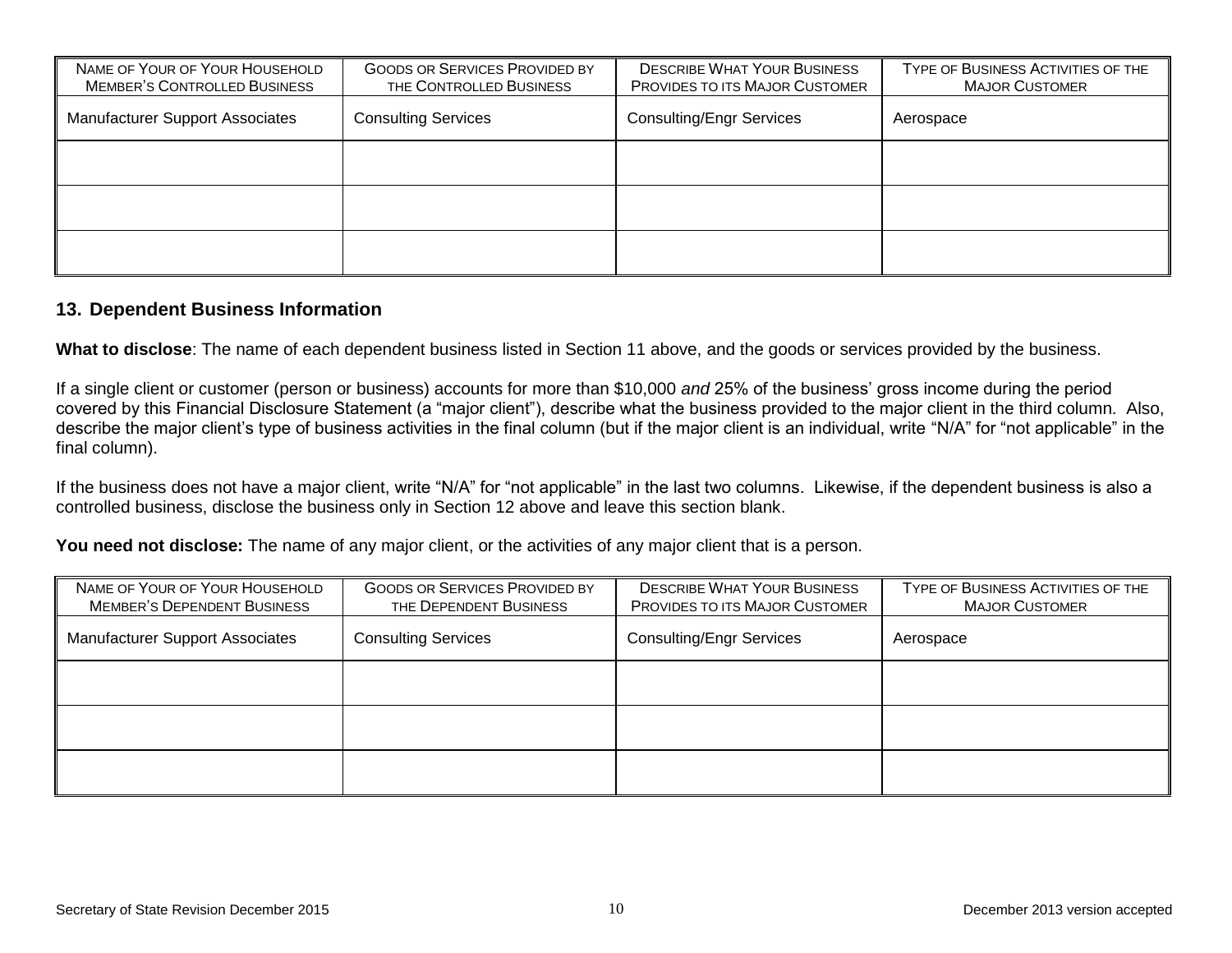## **14. Real Property Owned by a Controlled or Dependent Business**

**What to disclose:** Arizona real property (land) and improvements which was owned by a controlled or dependent business during the period covered by this Financial Disclosure Statement. Also describe the property's location (city and state) and approximate size (acreage or square footage), and put a check mark to indicate the approximate value of the land (double-click the applicable box and change the default value to "checked"). If the business is one that deals in real property and improvements, check the box that corresponds to the aggregate value of all parcels held by the business during the period covered by this Financial Disclosure Statement.

Additionally, if the land was either acquired for the first time or completely divested (sold in full) during this period, list the date and check whether the land was acquired or divested (double-click the appropriate box and change the default value to "checked"). Otherwise, write "N/A" (for "not applicable") after the word "Date:" in the last column below.

| NAME OF CONTROLLED OR<br><b>DEPENDENT BUSINESS THAT</b><br>OWNS LAND | <b>LOCATION AND APPROXIMATE</b><br><b>SIZE</b> | APPROXIMATE VALUE OF<br>LAND                               | IF THE LAND WAS FIRST ACQUIRED OR COMPLETELY<br><b>DISCHARGED DURING THIS REPORTING PERIOD, PROVIDE THE</b><br>DATE (MM/DD/YYYY) AND CHECK THE APPROPRIATE BOX |
|----------------------------------------------------------------------|------------------------------------------------|------------------------------------------------------------|----------------------------------------------------------------------------------------------------------------------------------------------------------------|
| <b>NA</b>                                                            |                                                | \$1,000 - \$25,000<br>\$25,001 - \$100,000<br>$$100,001 +$ | Date:<br>Acquired Divested                                                                                                                                     |
|                                                                      |                                                | $$1,000 - $25,000$<br>\$25,001 - \$100,000<br>$$100,001 +$ | Date:<br>Acquired Divested                                                                                                                                     |
|                                                                      |                                                | \$1,000 - \$25,000<br>\$25,001 - \$100,000<br>$$100,001 +$ | Date:<br>△ Acquired △ Divested                                                                                                                                 |

#### **15. Controlled or Dependent Business' Creditors**

**What to disclose**: The name and address of each creditor to which a controlled or dependent business owed more than \$10,000, if that amount was also more than 30% of the business' total indebtedness at any time during the period covered by this Financial Disclosure Statement ("qualifying business debt").

Additionally, if the qualifying business debt was either incurred for the first time or completely discharged (paid in full) during this period, list the date and check whether it was incurred or discharged (double-click the box and change the default value to "checked"). Otherwise, write "N/A" (for "not applicable") after the word "Date:" in the last column below.

**You need not disclose:** Debts owed by a business other than a controlled or dependent business.